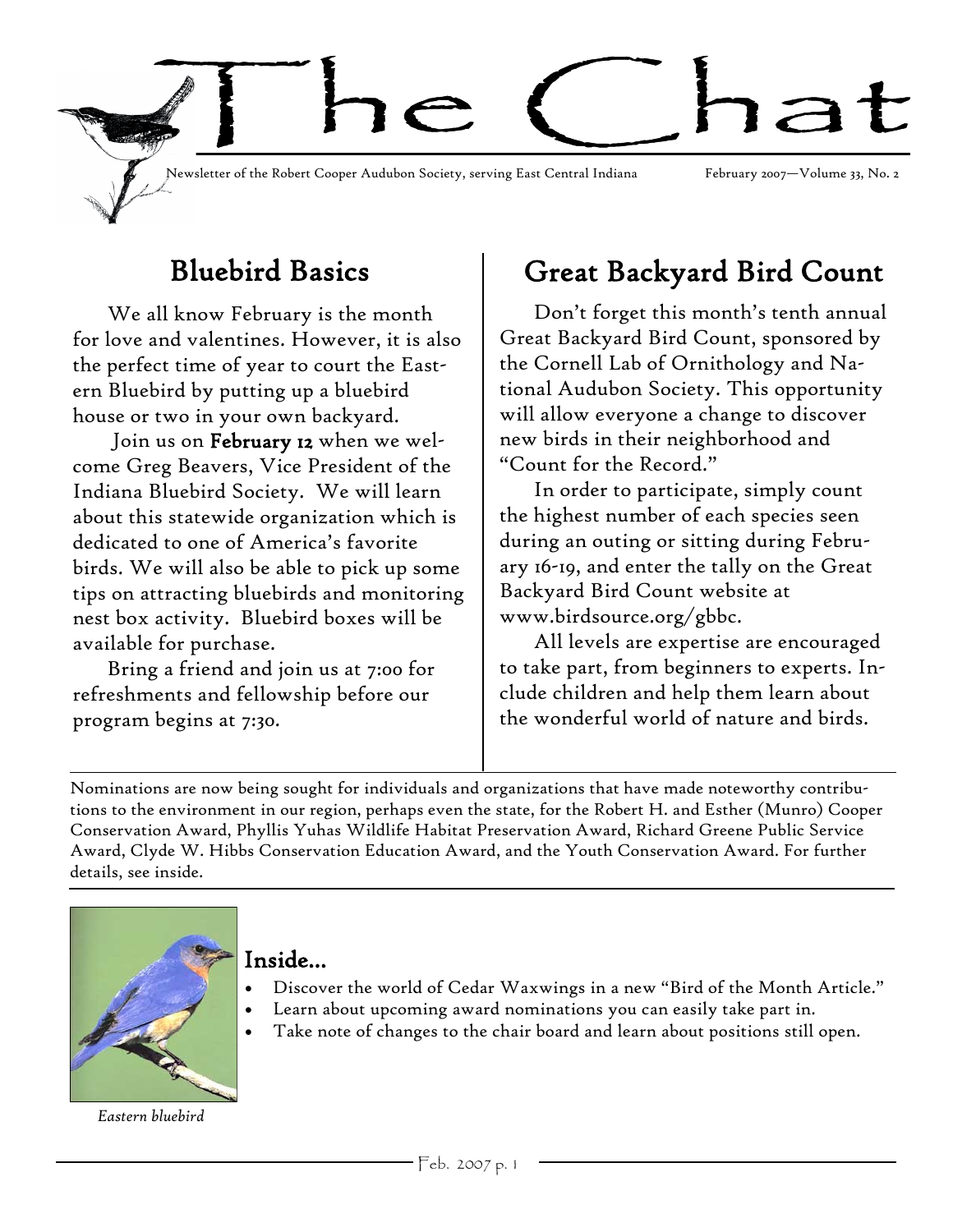# The Cedar Waxwing: February Bird of the Month

*by Helen Twibell*



 The cedar waxwing is a fascinating study! Its unique, regal appearance belies the fact that it is closely related to

starlings, plus the flycatchers, dippers and thrushes, according to DNA studies. The stately, upright posture of the waxwing, long head crest, plump body with soft, sleek, gray and brown plumage and small feet and legs are qualities not found in other flocking birds such as the starlings or blackbirds. The cedar waxwing can also be easily identified by the black coloring extending from the back of the head, around the eyes and over the bill, forming the appearance of a mask. It is  $6\frac{1}{2}$ " to 8" in length.

 The waxwing is named for the dense concentration of red pigment which forms on the tips of the wing feathers. This red pigment appears waxy, but is like plastic to the touch. This unique red coloring at the wing tips is believed to be directly connected with the bird's diet of fruit. The color of the droplets comes from carotenoid pigments that are found in the fruit the bird eats and that cannot be synthesized by the bird directly. In the tail, yellow pigments are normally incorporated into the vanes at the tips of the feathers, producing a yellow band across the tip of the tail. This yellow band is not waxy like the wing tips. Some waxwings in eastern N. America have been seen in years since the 1960's with more orange tail tips. It is believed waxwing coincides with the fruit

the introduction of the exotic honeysuckles for landscaping purposes have caused this shift of coloration.

 As may be surmised, the waxwing diet is basically fruit, so the cedar waxwing is easily found in open habitat where berries are growing. The birds spend most of the year in flocks of twenty five, even hundreds or thousands, whose movements may be quite unpredictable. A large group may move into an area to feed on a crop of berries, only to vanish when that crop is eaten. Their flight is strong and flocks may turn abruptly in unison, like starlings, as they fly in formation in the quest for food. Waxwings feed on rotting or fermenting fruit in the late winter or early spring and may become intoxicated and fly into buildings near the feeding site. Mumford and Keller report that on the Purdue campus one winter, more than a dozen waxwings were found dead or injured near a group of Washington hawthorn trees where they had been feeding. Also it is said that these sociable birds in an inebriated state become very approachable by humans.

 Waxwings also feed on flying insects, especially during insect outbreaks. Dense gatherings of insects would have been, before the late 1970's, a target of DDT applications and the birds would have been poisoned. Since the banning of DDT, the waxwing population, which had been waning, has had a great comeback and is ever increasing.

The nesting season of the

season and usually begins in late June and continues through early August. The birds breed in open woods, often near streams or still waters that provide aquatic insects, as well as in woodland edge habitat that affords fruiting plants. Pairs nest twice during a season and place nests in deciduous, coniferous trees or shrubs. The cup-shaped nests are made of twigs and grasses, and lined with finer grasses and materials. Old nests may be recycled or repaired for use, unless the nesting site changes because of availability of fruit. Active nests may be built adjacent to each other in "clumps", presumably near fruit supplies. Four to six black and brown spotted eggs grace the nest, 6' to 35' up in the trees. The young are fed caterpillars.

 In Indiana cedar waxwings are present throughout the state, although numbers may vary. Most flocks tend to go toward northern counties in the summer and to southern counties in the winter. The planting of exotic shrubs in suburbs has also helped increase the waxwing numbers. There seems to be no danger of extinction of the species in Indiana.

#### Did you know...

To clean your hummingbird or oriole feeder easily, remove the bottom, invert, fill with hot tap water and drop in ½ of an Efferdent tablet. Allow this to sit and bubble up for five minutes; then rinse thoroughly. Your feeder will be sparkling clean without using a brush or other utensil. The other half of the tablet may be used to clean the bottom of the feeder. Repeat if necessary.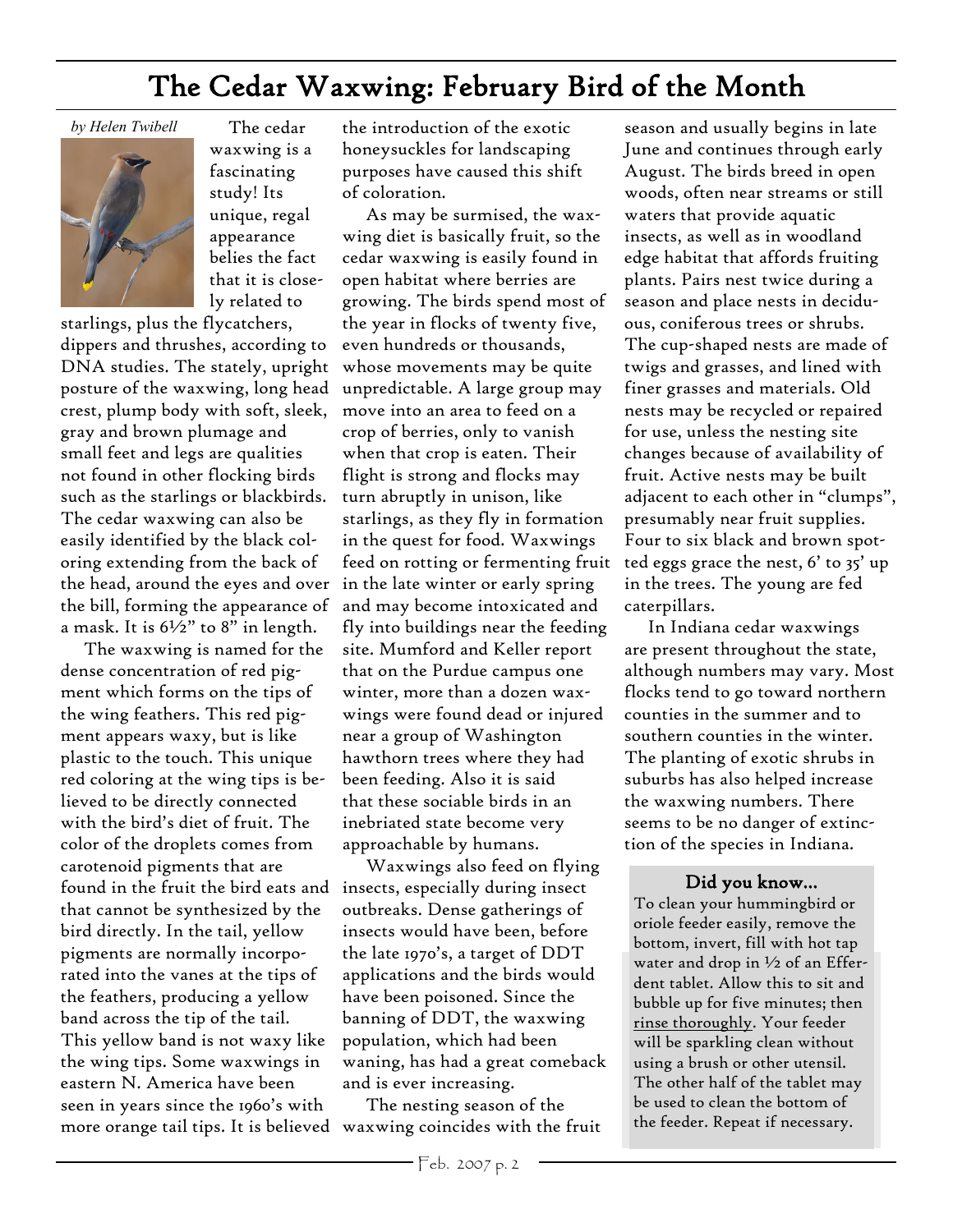# Award Nomination News

Kat Craig has resigned as Membership Chair and Awards are as follows: Alyssum Foltz has stepped down as Publicity Chair. The Board has approved Jane Duckworth and Lis Mitchell to co-chair membership duties and Barb Stedman will be serving as Publicity Chair.

After some discussion, the board approved holding the chapter awards banquet as a fall event for 2007. Date for the banquet is November 12 but nominations are already being sought for this year's recipients. If you know of an individual or organization that deserves recognition for its service to the natural environment, please send your nomination, which should include a description of the nominee and his or her accomplishments, to Bonnie Nicholson at: nickrb69@yahoo.com OR 9898 College Corner Rd., Greens Fork, IN 47345.

Include your name, number, and email or street address.

- Robert H. and Esther (Munro) Cooper Conservation Award: the chapter's highest honor, for overall contributions to, conservation of, and appreciation for, the natural environment
- Phyllis Yuhas Wildlife Habitat Preservation Award: for development or preservation of habitat that contains significant wildlife and/or native plant life populations
- Richard Greene Public Service Award: for active involvement in serving the public's environmental interests and concerns
- Clyde W. Hibbs Conservation Education Award: for excellence in educating the area's children, youth, and /or adults on conservation issues and practices
- Youth Conservation Award: for excellence in conservation practices by a youth under the age of 18

## Indoor houseplants clean air

Former NASA researcher Dr. Bill Wolverton examined the effects of houseplants on indoor air quality. He determined that indoor plants can absorb airborne chemicals commonly found in homes and offices. About two or three plants for every 20- 25 square feet of space should suffice.

According to the NASA study, the ten plants which are most beneficial to indoor air are Reed palm, dwarf date palm, Boston fern, Janet Craig dracaena, English ivy, Australian sword fern, peace lily, rubber plant and weeping fig.

Azalea, dieffenbachia, philodendron, spider plant, golden pothos, bamboo palm, corn plant, chrysanthemum, mother-in-law's tongue, and poinsettia will specifically target the formaldehyde released by foam insulation, plywood, particle board, clothing, carpeting, furniture, paper goods, household cleaners and water repellents. Benzene, a toxin released by tobacco smoke, gasoline, synthetic fibers, plastics, inks, oils, and detergents, can be diminished by English ivy, marginata, Janet Craig' dracaena, chrysanthemum, gerbera daisy,

## **Quick News**

## **Volunteers Needed!**

If you are looking for a way to become involved in our chapter, consider the position of Vice President or Field Trip Chair! Both are excellent and fun ways to give back to the chapter and meet new people. For more information, contact Bonnie Nicholson.

## **Minnetrista Information**

Because the Robert Cooper Audubon Society is an affiliate organization of Minnetrista, our members are entitled to a 10% discount off Minnetrista membership and are encouraged to volunteer at Minnetrista. If you have time and talent to share, call 765-282-4848.

## **Garden Fair**

Mark your calendars for June 2 & 3 for Minnetrista's Garden Fair. Seedy Sally's (our bird seed supplier) will be helping RCAS create a special display for this year's event. Volunteers will be needed, so watch for more info to come!

Warneckei dracaena and peace lily. Trichloroethylene, released by dry cleaning, inks, paints, varnishes, lacquers, and adhesives is offset by gerbera daisy, chrysanthemum, peace lily, Warneckei and marginata.

Most of these plants are best kept indoors. Some of them, such as English Ivy, can be invasive and displace native plants when grown indoors.